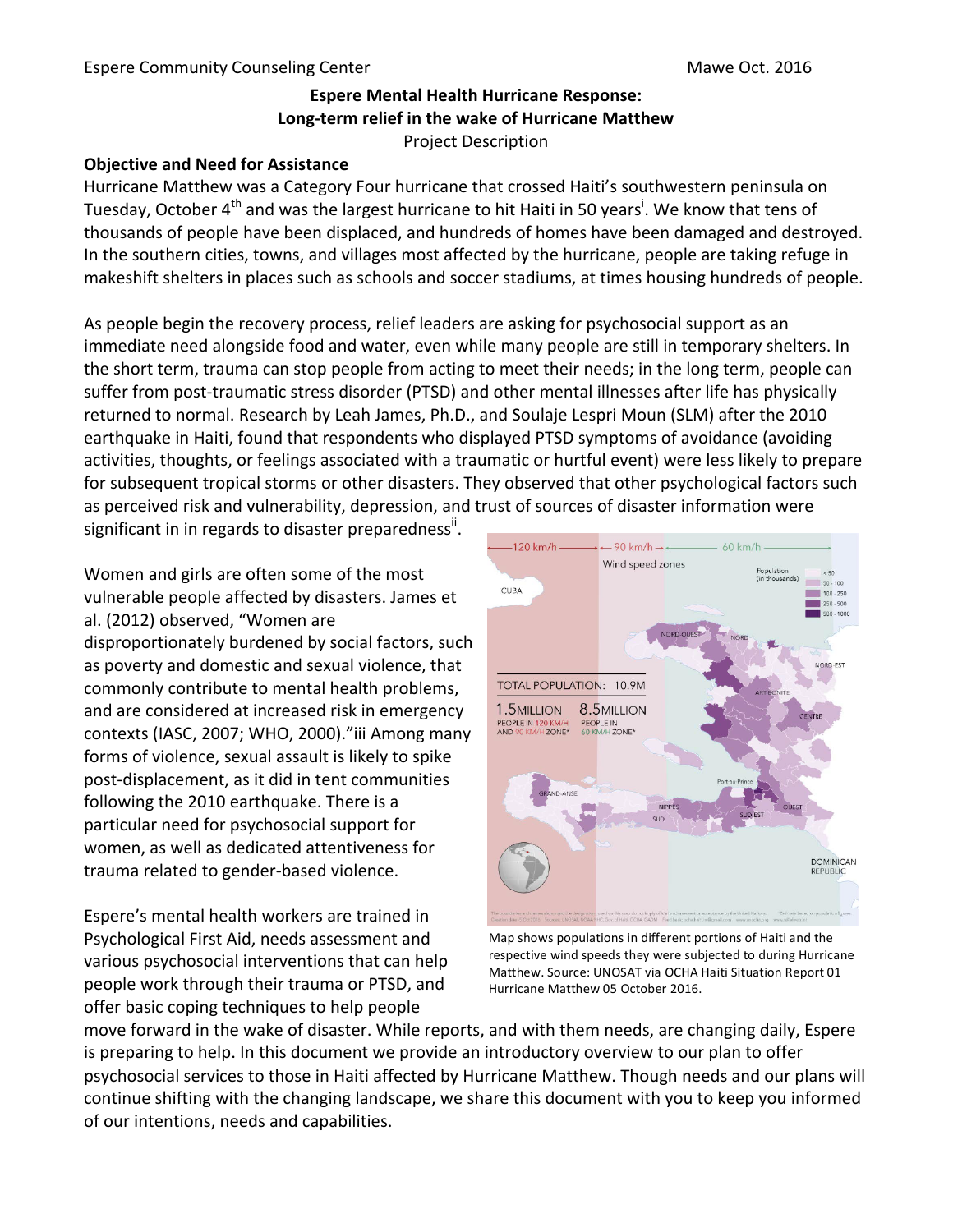**Goal:** Haitians affected by Hurricane Matthew process their trauma and PTSD securing greater peace of mind. 

#### **Objective:**

- Conduct group counseling sessions in hurricane shelters to allow people to process their experiences and reactions in a supportive environment.
- Offer simple coping techniques that people can utilize at home and share with friends and family.
- Connect clients with our partner organization to address needs outside of our services.

#### **Methods:**

- Directors reach out to local and international partners to coordinate recovery and communicate each other's strengths and needs.
- Emergency all-team meeting called to clarify and coordinate mental health intervention.
	- $\circ$  Everyone receives refresher training on the United Nations High Commission for Refugees (UNHCR) Mental Health First Aid intervention and needs assessment.
- A detailed 6-month intervention plan is created by Clinical Services Director with input and approval of staff. Intervention plan may be updated weekly based on the specific needs of clients.

Mental Health Interventions may include:

#### **Clinical Services:**

- $\circ$  Psychological First Aid for children and adults during the acute crisis phase in urban shelters and rural communities
- $\circ$  Psychoeducation groups on stress management to encourage healthy coping skills and reduce the risk of addiction, suicide, domestic abuse, and PTSD.
- $\circ$  Support groups for first responders to reduce the risk of vicarious trauma and PTSD.
- $\circ$  Counseling groups addressing topics including survivors of sexual assault grief and loss, trauma, women's, teen's, and children's support groups.
- o Individual counseling

## **Psychosocial Services**

- $\circ$  Ensure a holistic approach to trauma informed care by educating people on health topics including cholera prevention, nutrition, hand-washing, sanitation.
- $\circ$  Create child-friendly spaces within the shelters.
- $\circ$  Provide psychosocial tools such as small toys, soccer balls, art supplies to children, and dominoes, playing cards, solar-powered radios to adults in urban shelters and rural communities to reduce the risk of depression, anxiety, trauma, and other mental illness that can develop from inactivity and adjustment issues.
- Team members travel to hurricane shelters in devastated areas and conduct individual and group mental health support with those living in the shelters
	- $\circ$  Provide some provisions to shelter food pantries to assist with the needs of our clients. (Culturally it is important to offer this kind of support in order to gain trust and respect among the people whom we intend to offer mental health services)
	- $\circ$  Continue building a referral network to connect people to other agencies providing health, food, shelter, and other types of support.
- Team members meet to debrief after each day in the shelters, and once again upon return to Port-Au-Prince for mutual coping, learning, and evaluation of the intervention.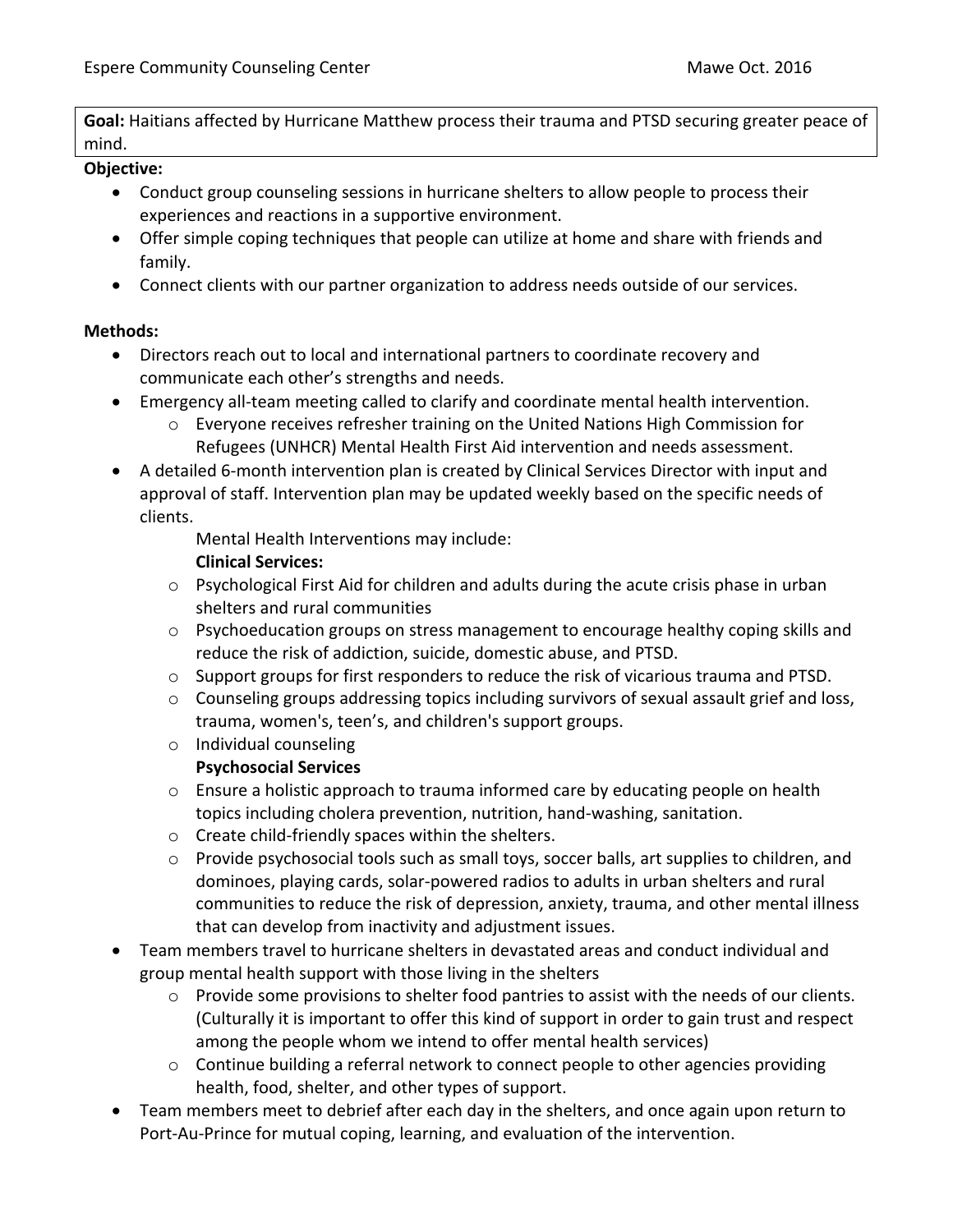## **Prospective Budget for Hurricane Response Project**

**65 Haitian Gourdes = 1 US Dollar** 

#### INCOME SOURCES

- **•** Individual contributions
- Corporate gift
- Partner contributions
- § In-Kind

|                                                                 |         | One week 6 months <sup>1</sup> | Percentage | Notes                                                                                                               |
|-----------------------------------------------------------------|---------|--------------------------------|------------|---------------------------------------------------------------------------------------------------------------------|
| <b>COSTS</b>                                                    |         |                                |            |                                                                                                                     |
| <b>SALARIES</b>                                                 |         |                                |            |                                                                                                                     |
| 5 Mental Health Workers                                         | 300.00  | 3,600.00                       | 32%        | \$7.50 per focus group/2 focus groups per<br>day/4 days.                                                            |
| Director of Counseling                                          | 30.00   | 360.00                         | 3%         | \$3 per hour/10 hours of planning per<br>week.                                                                      |
| Subtotal                                                        | 330.00  | 3,960.00                       | 35%        |                                                                                                                     |
| PROGRAM COSTS                                                   |         |                                |            |                                                                                                                     |
| Transportation                                                  | 120.00  | 1,440.00                       | 13%        | \$20 per person round trip/5 Mental<br>Health workers, 1 program director.                                          |
| Lodging                                                         | 150.00  | 1,800.00                       | 16%        |                                                                                                                     |
| Solar lantern/phone charger                                     | 46.15   | 46.15                          | 0.4%       | One time purchase of 2 lanterns, for stay<br>in regions without electricity.                                        |
| Water                                                           | 123.20  | 1,478.40                       | 13%        | \$15.40 for 20 individual bags of potable<br>water/2 sets of 20/4 days.                                             |
| Food                                                            | 100.00  | 1,200.00                       | 10%        | Food staples (rice, salt, oil) for client<br>shelter food pantry.                                                   |
| Psychosocial tools (children's<br>toys, cards, dominos, radios) | 50.00   | 600.00                         | 5%         | to adults to reduce the risk of mental<br>illness that can develop from inactivity<br>and feelings of hopelessness. |
| Subtotal                                                        | 589.35  | 6,564.55                       | 58%        |                                                                                                                     |
| <b>MISCELLANEOUS COSTS</b>                                      |         |                                |            |                                                                                                                     |
| Monitoring and Evaluation                                       | 30.00   | 360.00                         | 3%         | \$3 per hour/10 hours per week.                                                                                     |
| Unforeseen Cost                                                 | 50.00   | 300.00                         | 3%         | Such as price increases for the above or<br>additional language interpretation.                                     |
| Subtotal                                                        | 80.00   | 660.00                         | 6%         |                                                                                                                     |
| Total                                                           | 999.35  | 11,184.55                      | 100%       |                                                                                                                     |
| <b>BENEFICIARIES</b>                                            | 64      | 768                            |            | 8 participants per focus group/2 focus<br>groups per day/4 days.                                                    |
| <b>Cost per beneficiary</b>                                     | \$15.61 | \$14.56                        |            |                                                                                                                     |

 $1$  12 weeks of intervention spread over 6 months